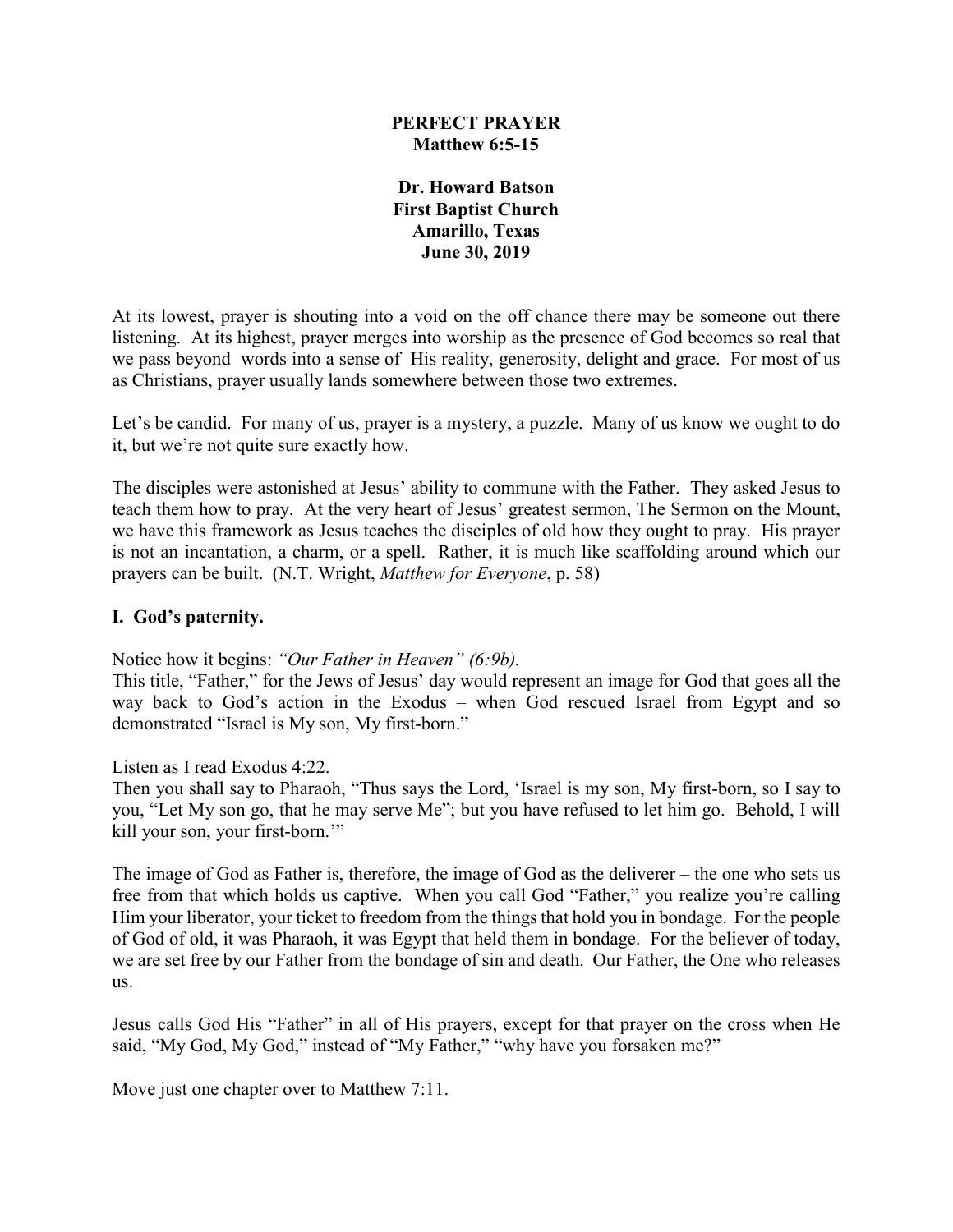If you then, being evil, know how to give good gifts to your children, how much more shall your Father who is in heaven give what is good to those who ask Him!

Our Heavenly Father both liberates and provides.

When we say "our Father," it means something else, too. When you hear the plural pronoun, "our" Father – not "my" Father – we realize we are fellow family members in God's household. If I am God's son, then I have many brothers and sisters in the faith. In fact, there is no singular pronouns in the whole Lord's Prayer.

**You cannot pray the Lord's Prayer and even once say "I." You cannot pray the Lord's Prayer and even once say "my." Nor can you pray the Lord's Prayer and not pray for one another. And when you ask for daily bread, you must include your brother. For others are included...in each and every plea, From the beginning to the end, it doesn't once say "Me."**

In Matthew 12:50 we read, "For everyone who does the will of My Father in heaven is My brother and sister and mother."

# **II. God's priority.**

#### *"Who art in heaven" (6:9b).*

**If the initial reference to the Father brings closeness, reassurance, confidence, and community, it remains true that God never loses his majesty. The transition from "Our Father" to "in heaven" and, next, "hallowed" interjects a sacred dimension into our response to God. It places our experience of God as Father back within its cosmic context. (Carl Vaught,** *The Sermon on the Mount***, p. 128)**

#### *"Hallowed be Your name" (6:9c).*

"God, make holy, sanctify Your name." Christ's followers are asking their Heavenly Father to act in such a way that they, and an increasing number of others, will hallow God's name. It is saying something like this: "God, work in me and in others that we will acknowledge your unsurpassed and glorious holiness always."

We hallow God's name by understanding who He is – at least understanding Him as best we can with our finite minds. Origen said, "The man who brings into his concept of God ideas that have no place there takes the name of the Lord in vain." Discovering who God is and believing the right truth about God demonstrates a reverence for him. And willing ignorance or wrong doctrine demonstrates an irreverence to God. We cannot revere a God whose character and will we do not know or care about.

#### **III. God's program.**

*"Your kingdom come" (6:10a).*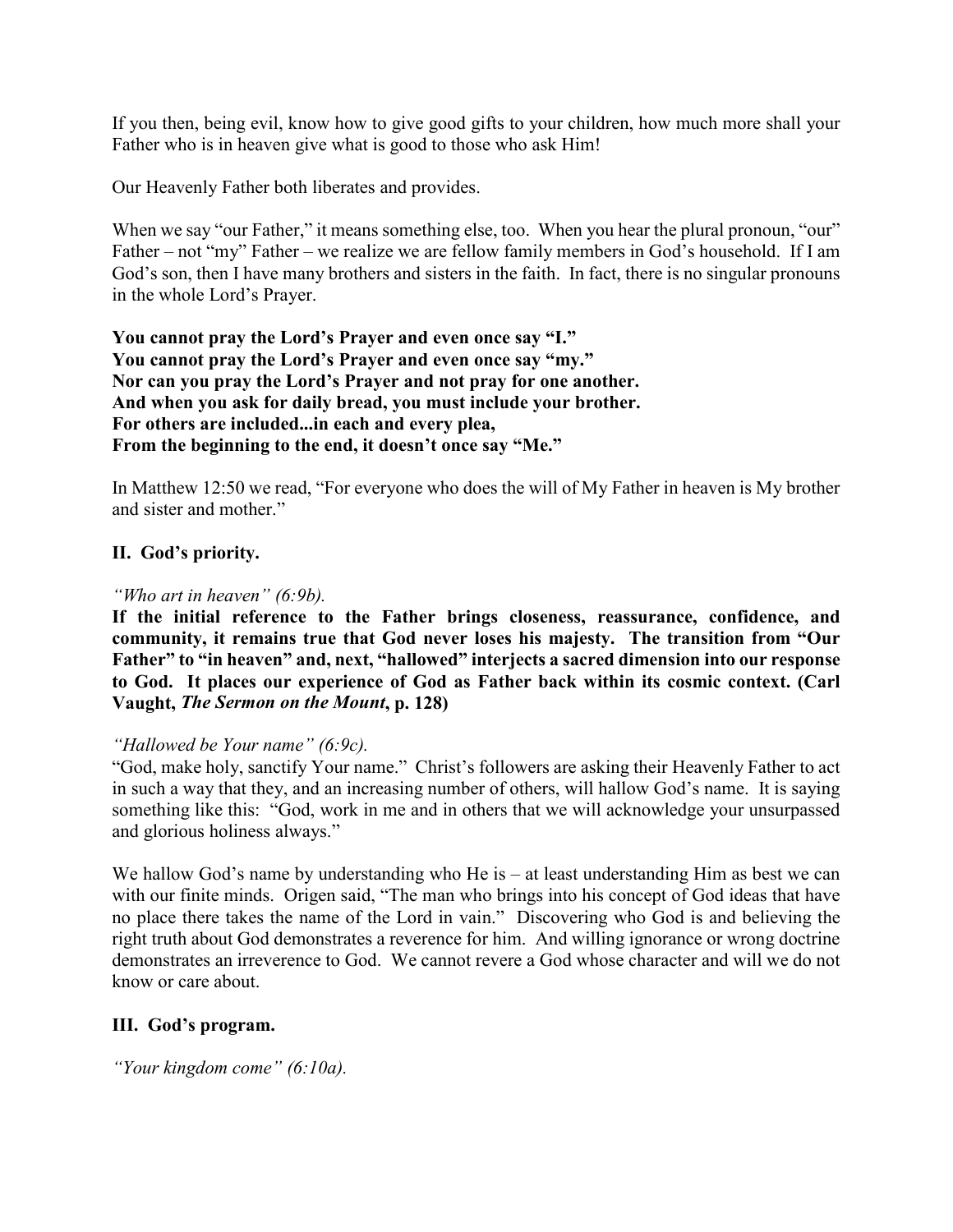This is a prayer for the day when the contrast between the heaven and the earth will be obliterated. What is true in heaven will, one day, be true on earth.

John, in the Book of the Revelation, ended with the words, "Even so, come Lord Jesus." This is a sense that is carried by the words of Jesus' model prayer: "Your kingdom come."

Our greatest desire as a people of God is for the rule and the reign of God, to establish God's kingdom. And we seek not only the kingdom, but the King to return – the resurrected Christ. It's interesting that this model prayer begins not so much with what we want or need, but, rather, with a worshipful attitude toward God – recognizing God's fatherhood over us, recognizing the glory of God's name, and desiring God's will and God's way on earth. Our true heart's desire can never be that we build our own little kingdoms. We desire for the arrival of God's.

- Sometimes we want to put a "when" to our prayer. "Lord, your kingdom come...when I finish my degree."
- "Lord, your kingdom come...when I've enjoyed marriage."
- "Lord, your kingdom come...when I've enjoyed grandchildren for a few years."

The word used for kingdom here is a word that doesn't refer so much to a physical location but, rather, to dominion and rule. Jesus told us His kingdom ultimately is not of this world. God's kingdom is not limited to a place or to a time. It is eventually His rule and dominion over all He has created, both heaven and earth.

The word used for "come" is a word that carries with it an idea of a sudden or immediate arrival. So He's not talking about our using political systems to make our society or world more and more Christianized. That will never work. That's mixing oil and water. Rather, He's talking about the sudden kingdom of God as it arrives in all of its authority and power. A kingdom that began in the presence of the Christ.

Sometimes I get amused at those of us who work so hard to try to Christianize this evil world. So heavily involved in political and social activities in order to sanitize our society. But Jesus' kingdom, ultimately, is not of this world. I'm not saying you shouldn't be involved. But am I saying you had better realize you cannot legislate the kingdom of God.

The arrival of God's kingdom is the message that Jesus preached. We learn in the very beginning, in Mark 1, that He preached the kingdom of God. In Mark 1:14-15, we read: "And after John was put in prison, Jesus came to Galilee, preaching the gospel of the kingdom of God, and saying, 'The time is fulfilled, the kingdom of God is at hand; repent and believe in the gospel.'"

In Luke 4, Jesus tells us that His purpose for coming was that He "must preach the kingdom" (Luke 4:43).

In Acts 1:3 we read that after His resurrection He spent forty days "speaking of the things pertaining to the kingdom of God."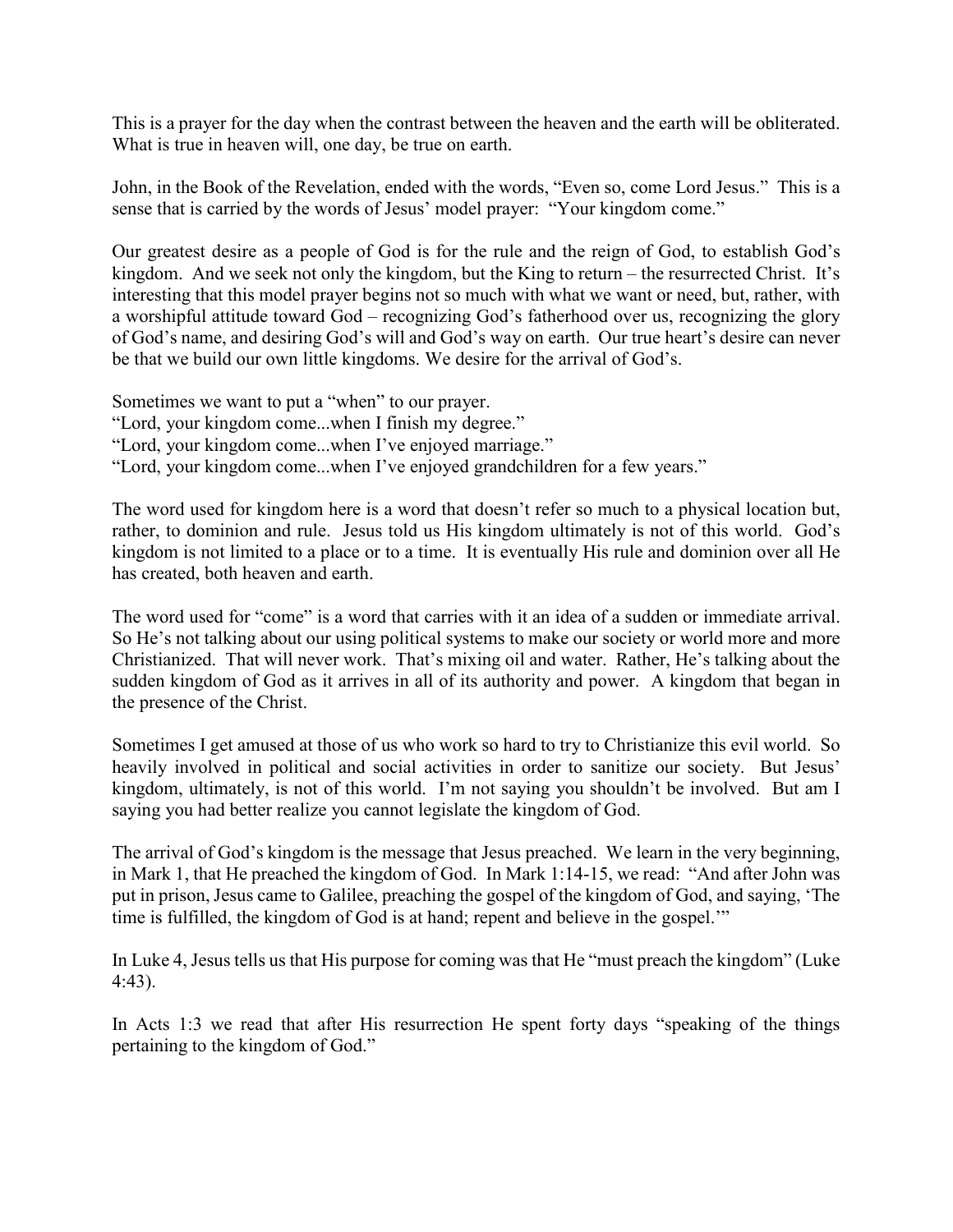God's kingdom can come in various ways. It was here in a real sense when Christ was here. And it's here in a real sense now that His Spirit indwells His people. Each time someone is born into the kingdom of light and the kingdom of God, they're transferred from the kingdom of darkness to the kingdom of God's Son.

1. The kingdom grows when people proclaim the Lordship of Jesus. We should pray for a great increase in the number of people who repent of their sins, turn to faith in Christ, and fall down at His feet and worship Him.

2. The kingdom also grows when those of us who are already God's children give ourselves to a deeper commitment. Our new life is in the now-but-not-yet, that constant struggle between the two kingdoms – between the kingdom of this world and God's kingdom. We should pray that God's kingdom will be established in our obedience, and that all we do would be to the honor and glory of our sovereign Lord.

3. The third way the kingdom is established is by the arrival of the Lord Jesus Christ. So we join John in his remark at the end of Revelation: "Even so, come Lord Jesus."

Not only do we have God's paternity, God's priority, and God's program, we also have

# **IV. God's provision.**

# *"Give us this day, our daily bread" (6:11).*

Laborers were commonly paid each day for the work they had achieved that day. The pay was frequently so abysmally low that it was almost impossible to have any savings. A day's pay purchased the day's food.

Jesus' followers were to learn to trust their heavenly Father to meet their physical needs. James reminds us that every good and perfect gift is from above, coming down from the Father of the heavenly lights. God, Himself, is the ultimate source of every good – whether food, clothing, work, leisure, strength, intelligence, friendship, or whatever. We are dependent upon God His daily provision.

Sometimes we are arrogant about the material things that we have, forgetting that God is the source of all. We hoard more and more and refuse to give to Him, to His church, the tithe that serves to remind us that all we really have comes from the hand of God. "God, we're dependent upon you for our daily bread; please give it to us."

There are many places on this globe, even today – in fact the numbers may be rising – where people line up for just that: their day's provision of nourishment, their day's provision of bread. Sometimes it's hard for us to imagine being in a situation where you do not even know where you next meal is coming from. But make no mistake about it – most of the world waits on their daily provision of bread.

I came across an article entitled, **"Nothing but debt" in the** *Boston Globe***. It's about NBA players who have nothing left to show for their fame – no fortune remaining. When the**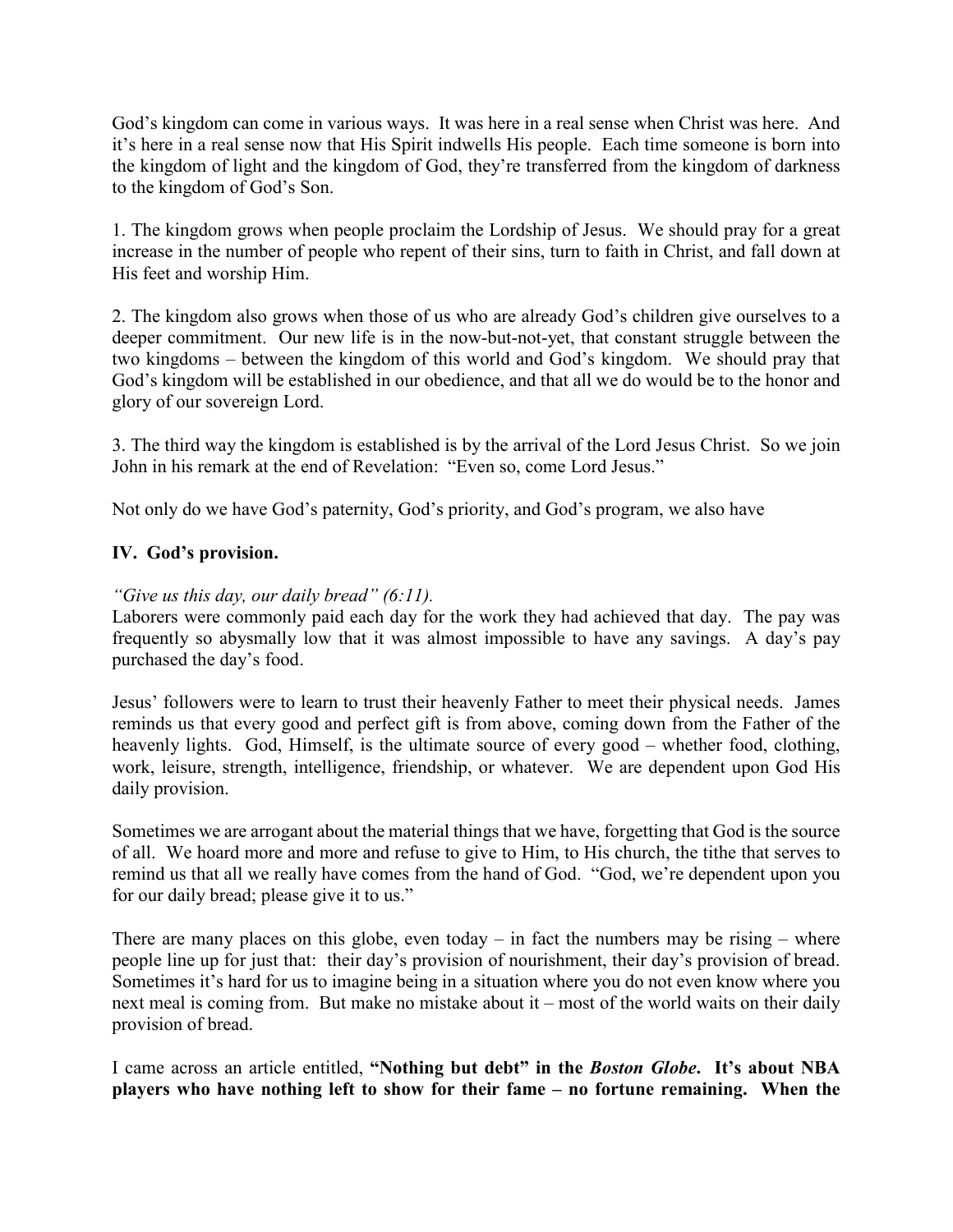**playing days ended and the adulation faded, they found themselves with nothing – just mired in financial difficulty. Oh, you put in some unscrupulous agents, poor business investments, large taxes, greedy family members, bitter divorces, paternity suits, and crippling bad habits such as alcohol, drugs, and gambling, and it doesn't take long to work your way through four or five million dollars.**

**One such player, Michael Cooper, says, "All you see is the cash at first. You go out and you buy three cars. Nobody tells you about the tax you have to pay down the road – the registration, the insurance. Little details start to add up and you don't notice it."**

**Some talked about team members playing cards on the plane, following the game, losing thousands of dollars before they ever get home. The young guys want to fit in, so they play too, although most of them can't afford it. (Jackie MacMullan, "Nothing But Debt,"** *The Boston Globe,* **6/26/2005)**

You might have a million today. You might be waiting in line for your next meal the next.

God, may we all acknowledge you as the source of our daily bread.

God's provision.

## **V. God's pardon.**

Unlike some religions in which every single action carries eternal and unbreakable consequences, at the heart of Judaism and Christianity lies the belief that although human actions matter very deeply, forgiveness is possible and through God's love can become actual. Jesus assumes that we will need to ask for forgiveness – not on one or two rare occasions, but very regularly. This is a sobering thought, but it is matched by the comforting news that forgiveness is freely available as often as we need it.

But there is a condition which, remarkably enough, is brought right into the prayer itself. We, ourselves, must be forgiving people. The heart that will not open to forgive others will remain closed when God's own forgiveness is offered.

Look at verses 14-15.

For if you forgive men for their transgressions, your heavenly Father will also forgive you. But if you do not forgive men, then your Father will not forgive your transgressions.

If...then.

If you forgive, then God forgives you.

If you do not forgive, then God does not forgive you.

Could Jesus have been any clearer than this? To those of us who hoard and store in our hearts bitterness, grudges of days long past, and some sores as fresh as yesterday – old or new, great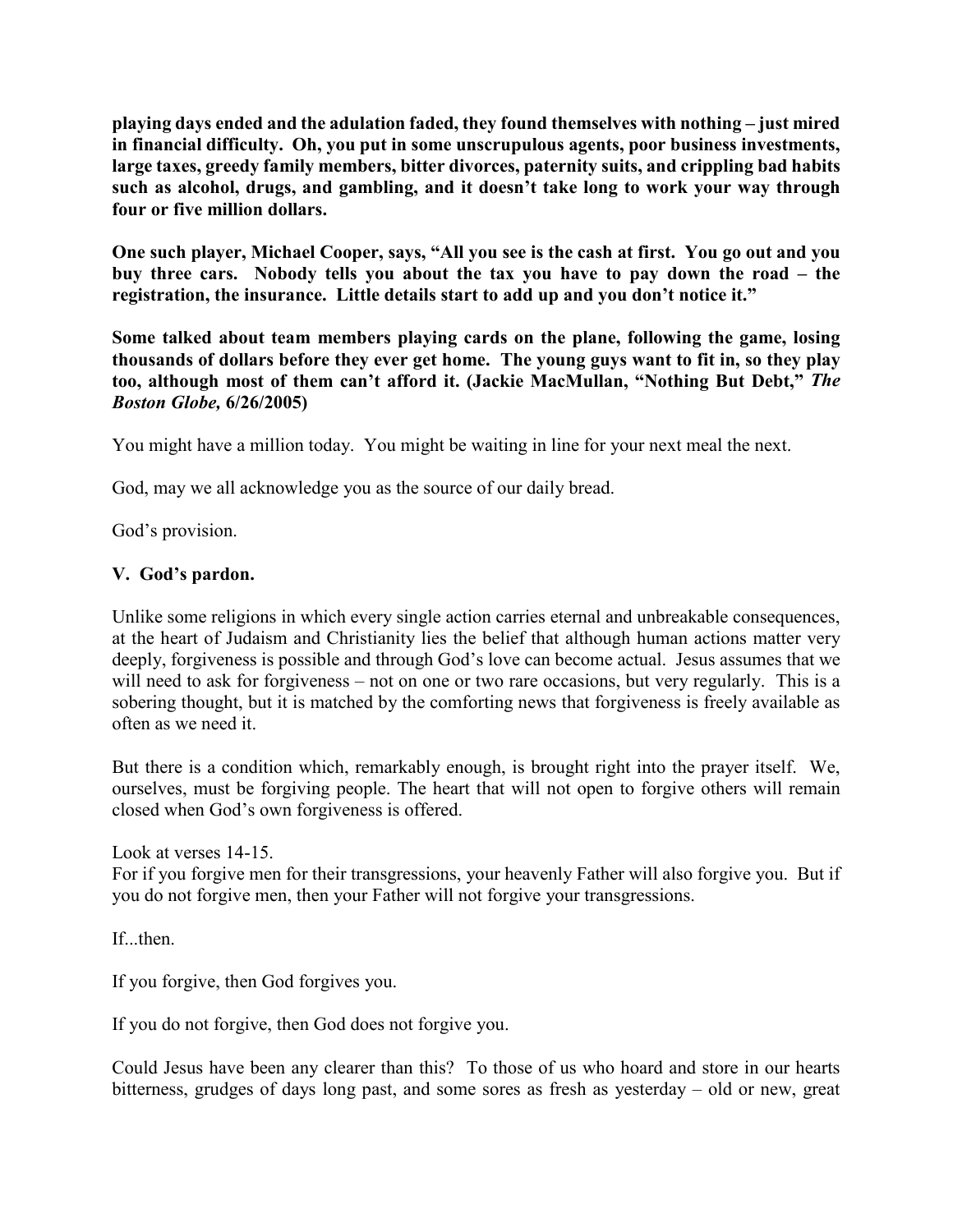offense or small, Jesus says you must forgive. If you don't forgive others, you have no expectation of the Father forgiving you.

## **VI. God's protection.**

*"Do not lead us into temptation, but deliver us from evil" (6:13a)* So finally we come to God's protection.

The sinner whose evil of the past has been forgiven longs to be delivered from the tyranny of the future. It might be translated this way: "Do not allow us to be led into temptation that overwhelms us, but rescue us from the evil one."

According to some of the later rabbis, it was proper to place oneself into temptation in order to overcome it. (Babylonian Talmud *'Aboda Zara* 17a,b) Temptations were viewed as spiritual muscle builders for the faithful.

But a petition in the Lord's Prayer takes precisely the opposite approach. "Do not test me. I am not able to hold up." Jesus did not teach us to pray for strength so that we might successfully hurdle all the various difficulties of life that might come our way. But He taught us to pray that we might avoid them altogether. It is a confession of vulnerability that the Spirit may be willing, but the flesh is weak (Matthew 26:41) that best arms a person against the onslaughts of the evil one.

### **VII. God's Praise**

Now, when I say God's praise, I don't mean God's praise to man, but man's praise to God. The prayer ends – the doxology (and I know it was probably added by later communities of believers but, nonetheless it seems fitting) – *"For Thine is the kingdom, and the power, and the glory, forever. Amen."*

There is never anything wrong with praising God in your prayers. In fact, when we think about our ultimate position in the kingdom of God, it is declaring with the Divine Beings, "Holy. Holy. Holy. Holy art Thou, Lord God Almighty."

Sometimes to praise God, and not simply petition God for things – that even as we ask for our daily bread, we also praise Him for His greatness.

There you have the points of this prayer:

- God's paternity
- God's priority
- God's program
- God's provision
- God's pardon
- God's protection
- God's praise